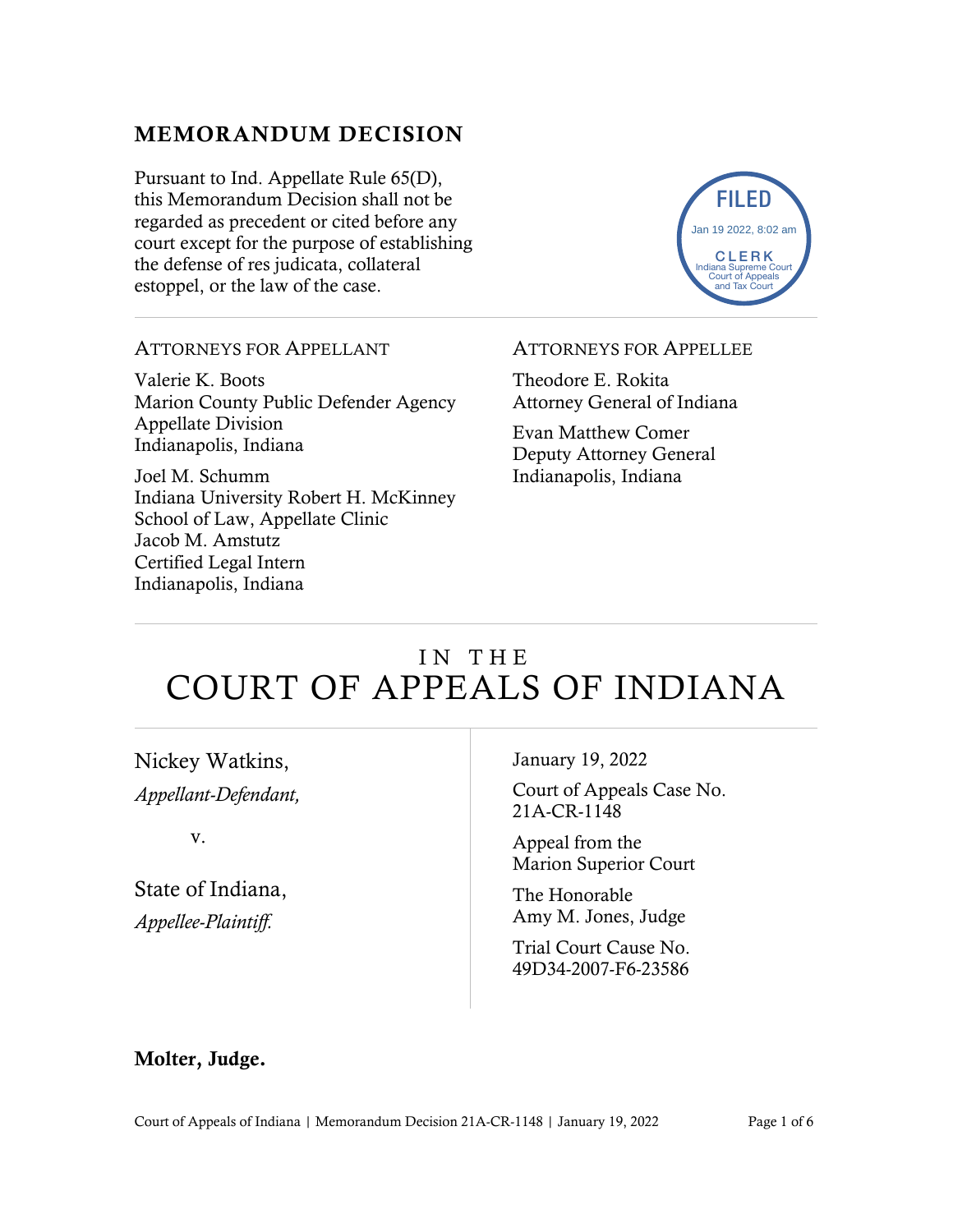[1] Nickey Watkins appeals his conviction for Level 6 felony auto theft. He concedes he possessed the motorcycle at issue and that it was stolen, but he argues the State failed to proffer sufficient evidence that he knew it was stolen. We affirm, concluding that the State's evidence—including the proximity in time and place between when and where the motorcycle was stolen and found; the fact that Watkins paid \$150 for a \$5,500 motorcycle; the fact that Watkins had no contact information for the purported seller of the motorcycle he claimed to have just purchased; and the fact that Watkins had no paperwork related to the motorcycle he claimed to have just purchased—was sufficient to support his conviction.

### Facts and Procedural History

- [2] Reed Boeglin's motorcycle went missing on July 26, 2020, from an area near the White River State Park in Indianapolis. After unsuccessfully searching for it by calling local towing companies and soliciting information through social media, he reported it stolen the following morning on July 27, 2020. He continued searching by driving around the area along with a couple of friends. Later that day, while stopped at an intersection, they saw two men drive past on Boeglin's motorcycle. Boeglin then called 911, and the three men followed the motorcycle, eventually cutting it off.
- Court of Appeals of Indiana | Memorandum Decision 21A-CR-1148 | January 19, 2022 Page 2 of 6 [3] Nickey Watkins, who was driving the motorcycle, yelled that the vehicle "wasn't his" and ran away, and his passenger fled as well. One of Boeglin's friends followed Watkins on foot, and Watkins attempted to hide behind a bush. The chase ended when Indianapolis Metropolitan Police Department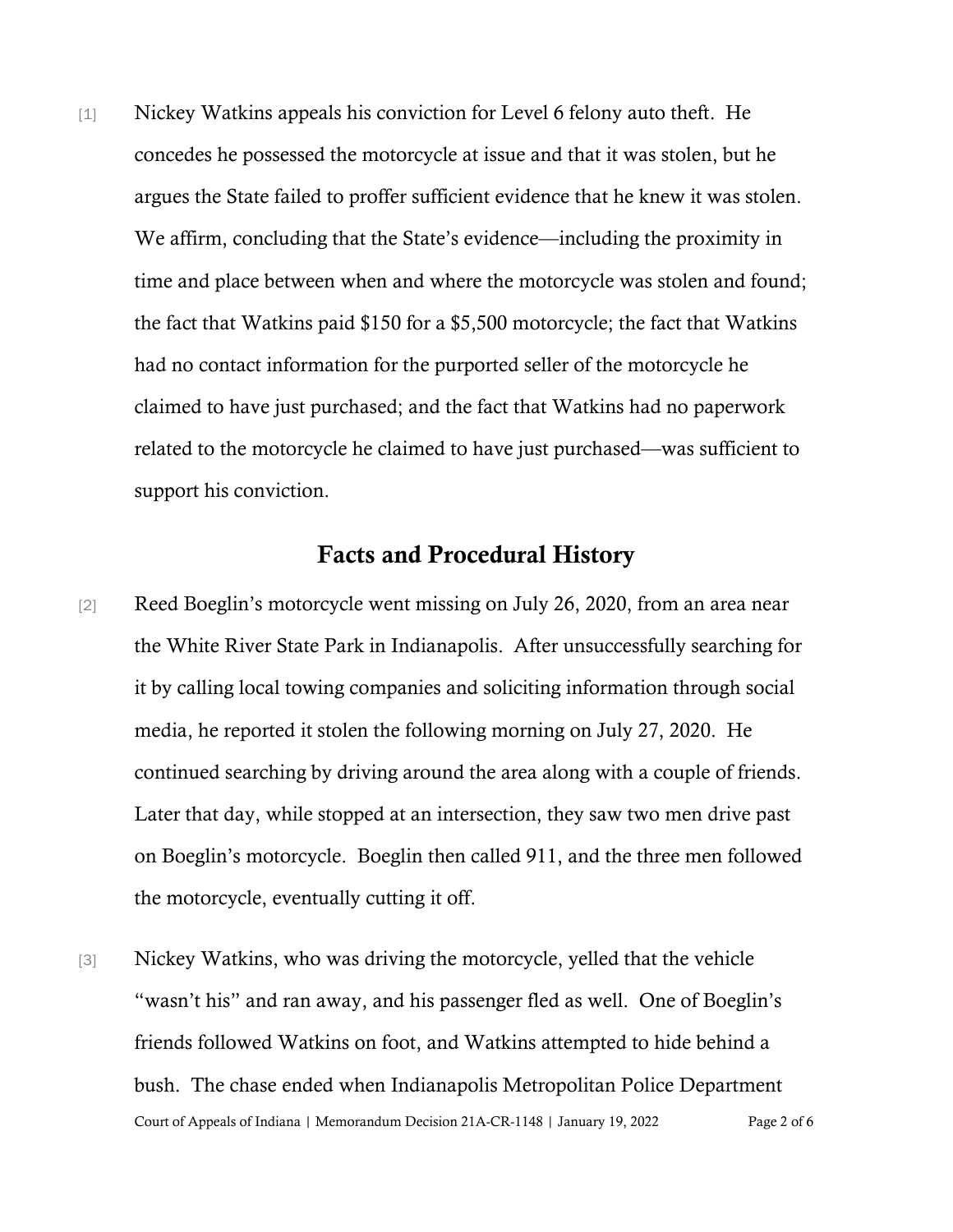Officer Cody St. John—who had been dispatched to the area—approached the scene and ordered Watkins to the ground.

- [4] Sergeant Marshall Hoskins arrived at the scene shortly after. Upon questioning, Watkins told the officers he purchased the motorcycle four days earlier for \$150. However, Watkins was unable to provide any paperwork for the motorcycle or any contact information for the purported seller.
- [5] The State charged Watkins with Level 6 felony auto theft, and he was convicted by a jury. The trial court sentenced him to 545 days of incarceration with 90 days served in home detention and the remaining 455 days suspended. Watkins now appeals.

## Discussion and Decision

[6] Watkins challenges the sufficiency of the evidence to support his conviction. When there is a challenge to the sufficiency of the evidence, "[w]e neither reweigh evidence nor judge witness credibility." *Gibson v. State*, 51 N.E.3d 204, 210 (Ind. 2016) (citing *Bieghler v. State*, 481 N.E.2d 78, 84 (Ind. 1985)). Instead, "we 'consider only that evidence most favorable to the judgment together with all reasonable inferences drawn therefrom.'" *Id.* (quoting *Bieghler*, 481 N.E.2d at 84). "We will affirm the judgment if it is supported by 'substantial evidence of probative value even if there is some conflict in that evidence.'" *Id.* (quoting *Bieghler*, 481 N.E.2d at 84); *see also McCallister v. State*, 91 N.E.3d 554, 558 (Ind. 2018) (holding that, even though there was conflicting evidence, it was "beside the point" because that argument "misapprehend[s] our limited role as a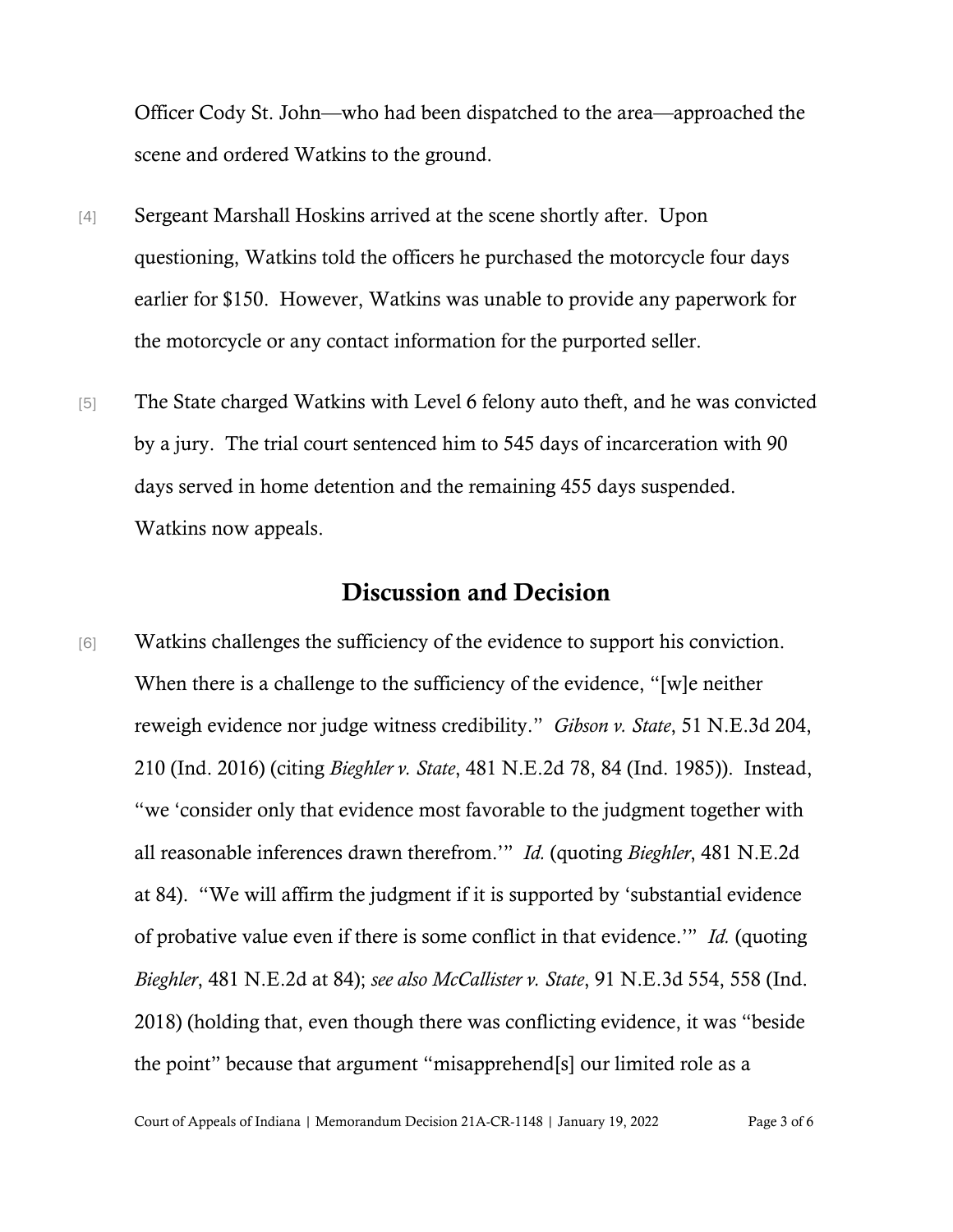reviewing court"). Further, "[w]e will affirm the conviction unless no reasonable fact-finder could find the elements of the crime proven beyond a reasonable doubt." *Love v. State*, 73 N.E.3d 693, 696 (Ind. 2017).

- [7] To convict Watkins of auto theft, the State was required to show beyond a reasonable doubt that Watkins knowingly or intentionally exerted unauthorized control over the vehicle of another person with the intent to deprive the owner of the vehicle's value or use. Ind. Code § 35-43-4-2.5. On appeal, Watkins contends that the State merely showed that he possessed a vehicle that was previously stolen but failed to prove beyond a reasonable doubt that he knowingly or intentionally exerted unauthorized control over the vehicle. Appellant's Br. at 6. In other words, he says the State failed to prove he knew the motorcycle he was driving was stolen.
- [8] The mere unexplained possession of stolen property, standing alone, is not enough to support a conviction for theft. *Daugherty v. State*, 43 N.E.3d 1288, 1289 (Ind. Ct. App. 2015) (citing *Fortson v. State*, 919 N.E.2d 1136, 1143 (Ind. 2010)). There must be additional evidence, direct or circumstantial, that the defendant knew the possession was unauthorized."In essence, the fact of possession and all the surrounding evidence about the possession must be assessed to determine whether any rational juror could find the defendant guilty beyond a reasonable doubt." *Id.* at 1289–90 (quoting *Fortson*, 919 N.E.2d at 1143).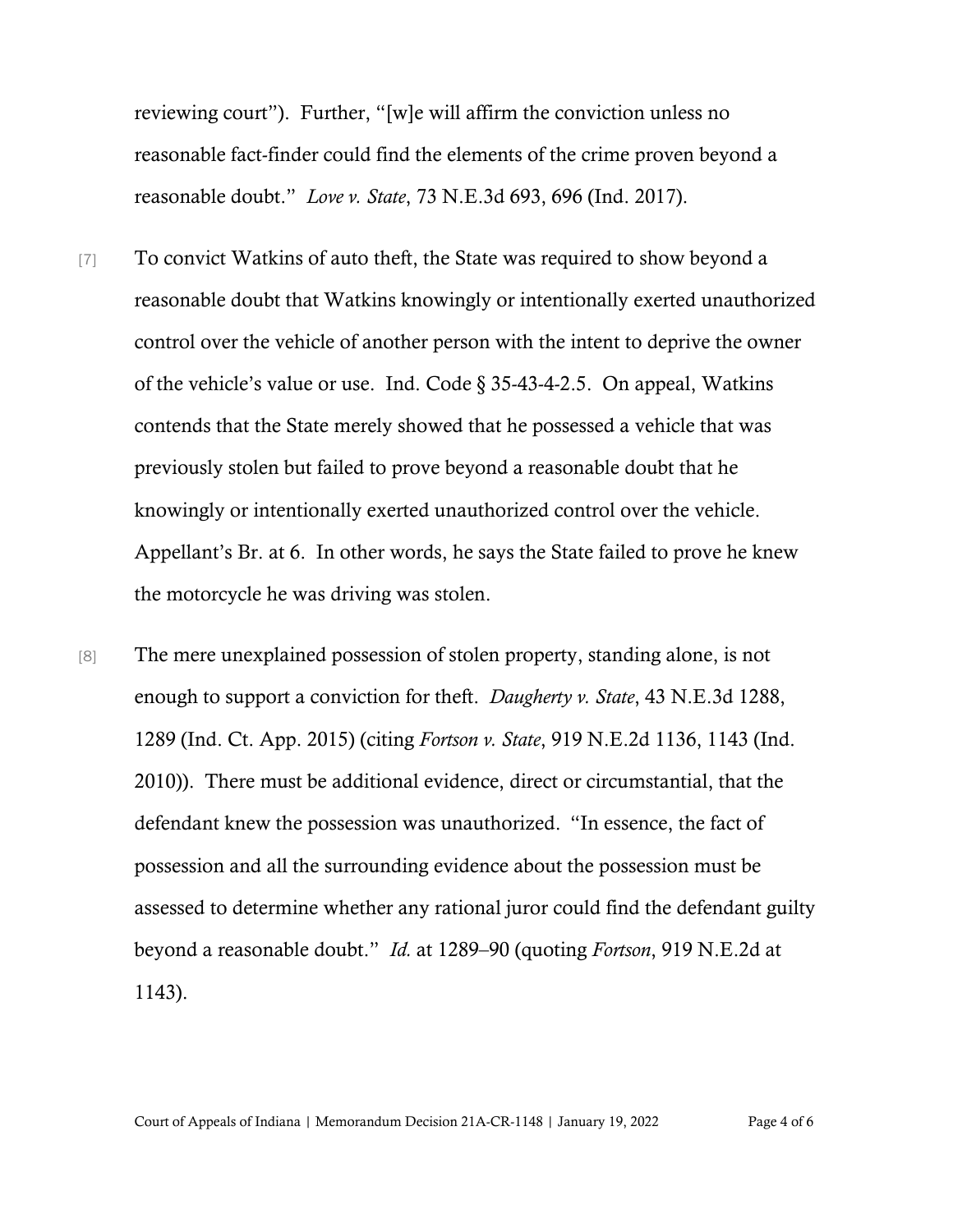- [9] For example, in *Daugherty*, we determined that there was sufficient evidence from which a reasonable fact-finder could conclude that the defendant was guilty beyond a reasonable doubt because the defendant possessed stolen items "close in time to the moment they were stolen" and "in close proximity" to where they were stolen. *Daugherty*, 43 N.E.3d at 1290. We have also found that "an unusual manner of acquisition may be sufficient evidence of knowledge that the property was stolen," which includes purchasing the property for a price dramatically lower than its resale value. *Barnett v. State*, 834 N.E.2d 169, 172 (Ind. Ct. App. 2005) ("It appears to us to be highly unusual for a person to be approached at a fast-food restaurant to be offered a game system and a dozen games for \$40 when the trade-in value at a nearby store was more than three times that amount.").
- [10] Here, the State presented evidence that Watkins's possession of Boeglin's motorcycle was close in time to when it was stolen and in close physical proximity to the area where it was stolen. Specifically, Watkins was found in possession of Boeglin's motorcycle one day after the motorcycle was stolen and near White River State Park. Tr. at 56–59. Further, the circumstances of Boeglin's acquisition of the motorcycle were unusual. Sergeant Hoskins testified that Watkins stated that he purchased the motorcycle, which was worth \$5,500, four days earlier for \$150. *Id.* at 62, 83. And, upon further questioning, Watkins was unable to provide any paperwork for the motorcycle or any contact information for the purported seller. *Id.* at 83.